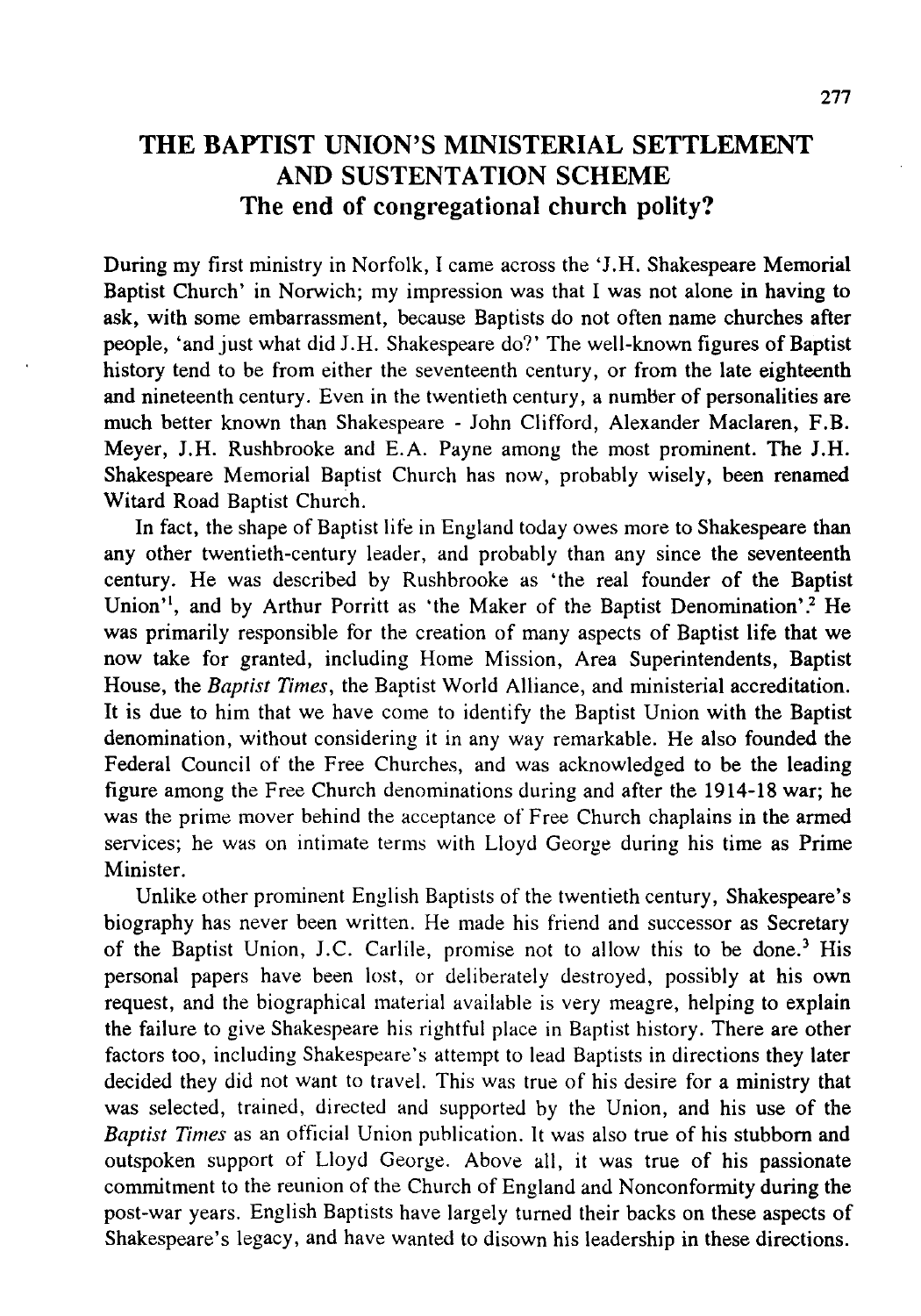Sadly, the lasting elements of Shakespeare's achievements have sometimes been forgotten along the way. None has been more important than the Ministerial Settlement and Sustentation Scheme. After a long gestation period, and not a little controversy, this came to life in 1916. Although some aspects have been modified since, it remains very substantially in place today. It constituted a radical change in Baptist church polity. I hope in this article to shed a little light on the nature and significance of these changes, that have been integrated so successfully into our denominational life.

## THE ORIGINS OF THE SCHEME

It was not until the end of 1908 that real progress began to be made towards the implementation of a denominational system for ministerial support. There were, however, many signs beforehand that such a system was on its way, and it was frequently in Shakespeare's mind. From his appointment in 1898 onwards one of his principle objectives was to ease the financial burden on the ministers of the smaller churches. As effective denominational machinery was, step by step, put in place in the early years of the century, so the possibility became a reality. The construction of a workable system was complicated because each church was free to call (and dismiss) its minister, and to pay him whatever it wanted or could afford, and that each college was free to accept and train candidates as it saw fit. The results were haphazard arrangements for the movement of ministers between churches, and large variations in stipends and standards of training. Many ministers received no formal training at all.

Every aspect of ministerial practice among Baptists was confusingly varied. Procedures for calling, recognizing and ordaining ministers differed from church to church, association to association, and between associations and Union. The distinction between lay and ordained ministries was vague, if it existed at all. Pay and conditions of service varied substantially. The disorderly state of affairs was particularly acute among the smaller churches, where ministers might move in and out of secular work and augment their stipends in whatever way they could.

For Shakespeare, this lack of coherent organization was a scandal, and the primary cause of ineffectiveness in mission. He viewed 'unorganised congregationalism' with dismay, accusing those who refused to co-operate of being 'rapt in glorious memories and clutching at a dead idol, the brazen and deceptive serpent of an extreme and selfish independency'.<sup>4</sup> The Union had moved very tentatively towards a more strategic national approach to the ministry in the closing decades of the nineteenth century, assuming responsibility for the Home Missionary Society and the Pastors' Income Augmentation Society, and forming a Union Ministerial Recognition Committee and a Board of Introduction and Consultation, but these steps were relatively ineffective. It was not until the appointment of Shakespeare in 1898 and the raising of the Twentieth Century Fund between 1899 and 1902 that significant progress was made.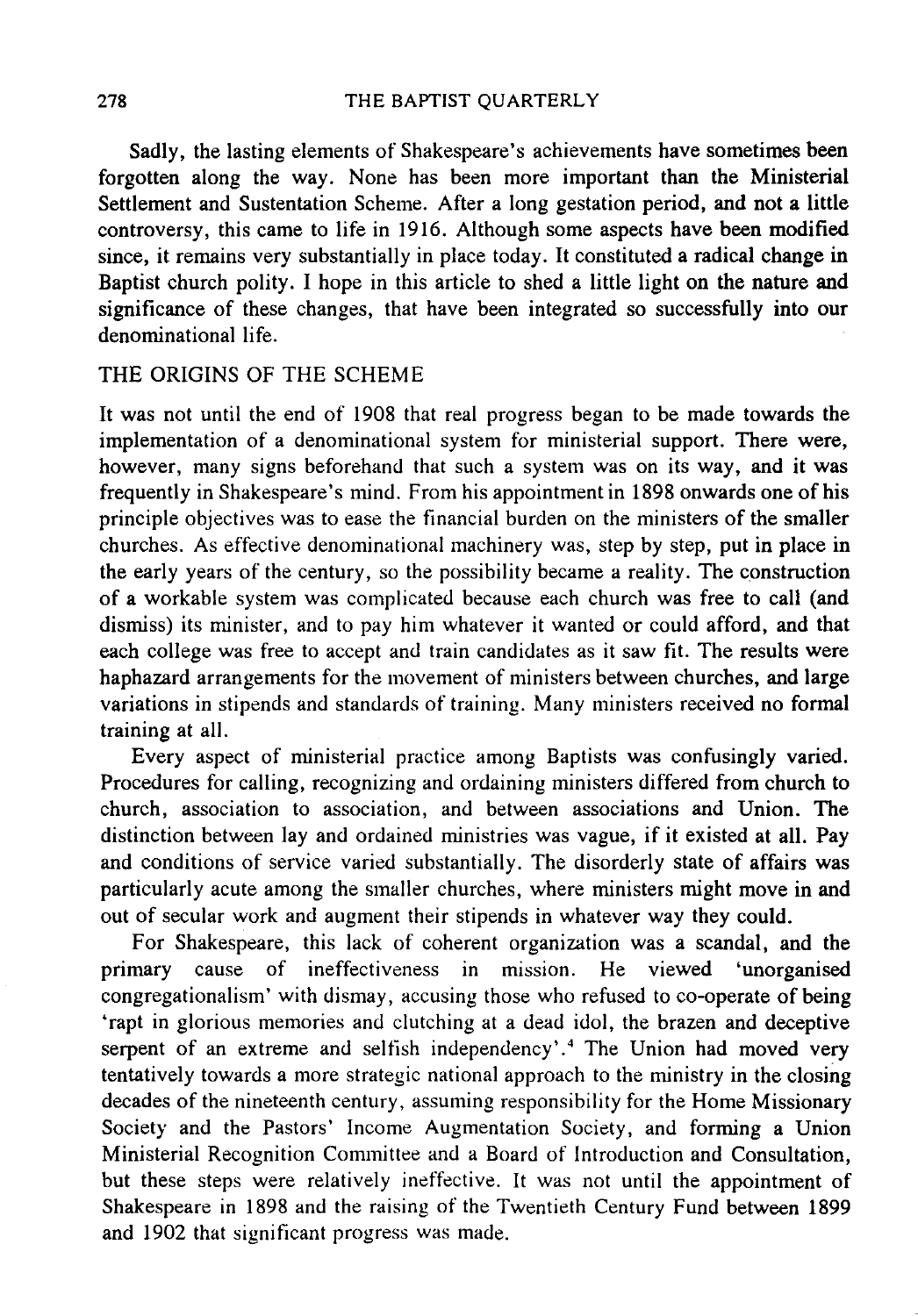Shakespeare himself wrote that the initiative that ultimately led to the 1916 Scheme first came from a series of articles in the *Baptist Times* by William Chivers during the closing stages of the raising of the Twentieth Century Fund.<sup>5</sup> The Fund itself was vitally important in giving the Union a sense of corporate identity. Of more immediate and practical importance, it gave the Union financial muscle, particularly as the distribution of all the money raised was in its own hands. The pages of the *Baptist Times* were full, not only of appeals for money for the Fund, but also of calls for greater denominational unity. In January 1901, for example, a leading article said:

We have no adequate or approximately adequate sustentation fund for our old men. We have no organised and graduated method of education for our students, and we have no means of relieving our disheartened pastors in the prolonged depression of spheres from which there is no honourable escape. We can neither, as a denomination, found new churches nor dispose of decaying causes. In all directions our strength is wasted and our good work injured for lack of cohesion. <sup>6</sup>

In 1902, following an address by W.E. Blomfield at the spring Assembly, it was agreed to create a Union committee to look into the possibility of creating a ministerial Sustentation Fund. In 1904 the finances of the Union were rationalised with the amalgamation of the Home Mission, Augmentation and Church Extension Funds to form the 'Home Work Fund'. The Union's rules for ministerial recognition took on a greater significance, with the money at its disposal being available only to those 'on the list'.

The *Baptist Times* was from 1901 under the personal editorial control of Shakespeare, and opposition to schemes for greater denominational unity, and control of the ministry, were muted in its pages. However, there was opposition, and it found expression in other centres of denominational life. The *Baptist* was, until its disappearance in 1910, the only other denominational newspaper and, during the last few years of its publication, provided an outlet for the views of those who were uneasy with Shakespeare's policy. 'We must lovingly but courteously oppose at every point any infringement of the crown rights of the Holy Spirit in making his own appointments', it said, and: 'To make the ministry amongst us the close preserve of a 'profession', or to turn it into a mere trade union, will be to downgrade a calling noble only in proportion as it is divinely free'.<sup>7</sup>

Shakespeare was also opposed by the 1905 President of the Union, Judge Willis, and, more significantly, by the respected Richard Glover of Bristol, who called the scheme when it was first proposed 'a wild cat scheme'.<sup>8</sup> However, Shakespeare's personal standing within the denomination was extremely high in the years leading up to the war. Not only had he successfully raised £250,000 for the Twentieth Century Fund; he had also built Baptist Church House, and been largely responsible for the first Baptist World Congress in 1905 and the resulting Baptist World Alliance, of which he was a joint secretary. His plans for a unified and centrally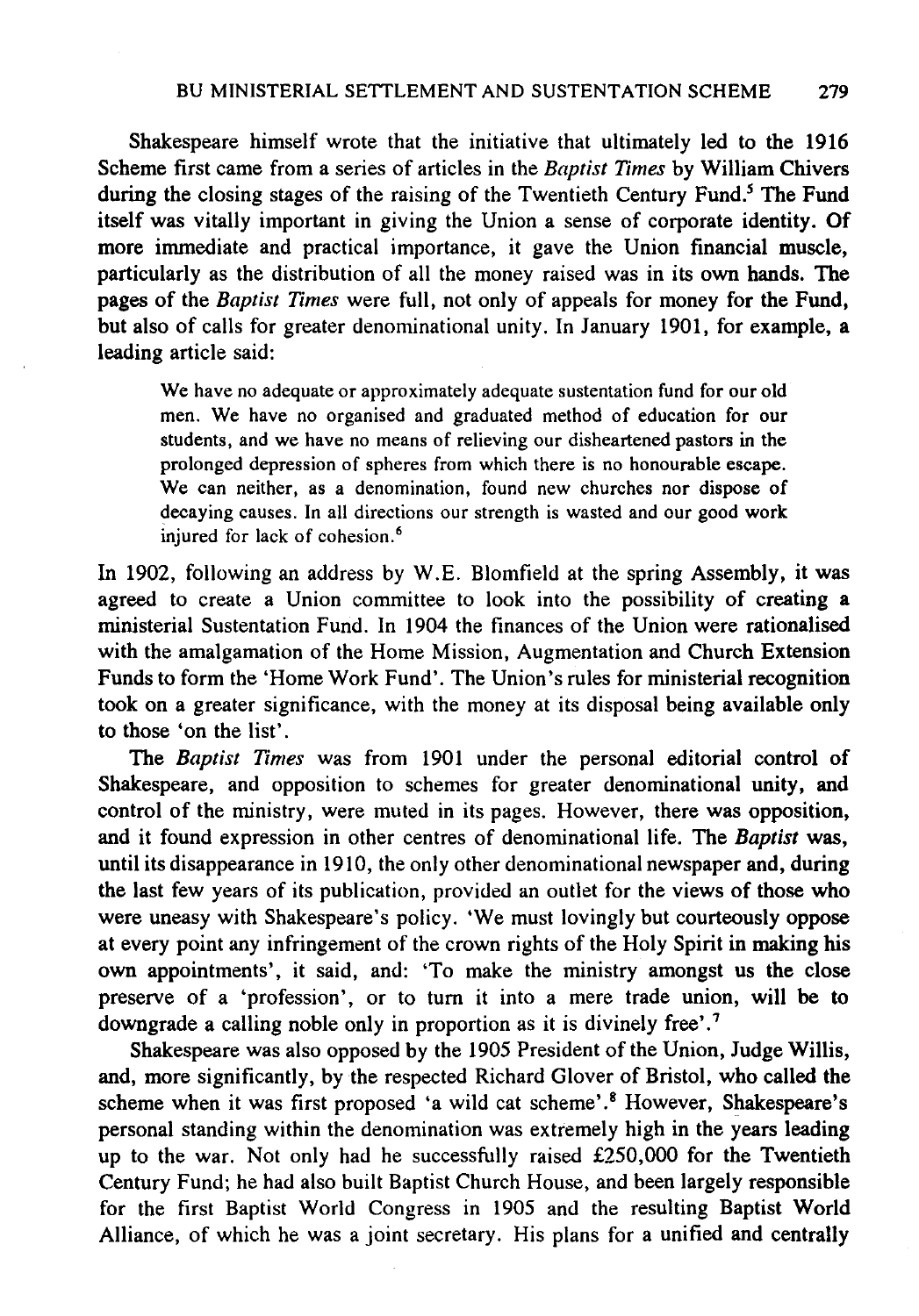controlled ministerial system continued to gather pace.

Between 1906 and 1912, the contents of a workable scheme were hammered out. Those years are marked both by Shakespeare's determination and persistence, and by the churches' reluctance to move forward in the way and at the speed he wanted. It is not possible here to give a blow-by-blow account of the rather tortuous sequence of events. An outline of some of the major events will have to suffice.

It was essential to draw up clear and enforceable rules for ministerial recognition, and the struggle to do this was a major feature of these years. The central points were the 1907 spring Assembly and the 1911 autumn Assembly, at which new recognition rules were first adopted, and subsequently, after widespread complaints that they were too rigorous and academic, revised. The agreed rules established two lists of ministers - the probationers' and the ministerial lists - and set down the conditions for inclusion in both. Union recognition was important as a way of clearly identifying those who were eligible for financial and other kinds of support from the Union, and as a way of encouraging ministerial candidates to receive proper training. It also had other effects. It made it possible to speak of 'the Baptist Ministry' as a separated body of men within the denomination, united by a common process of selection and authorisation. This is reflected by the gradual change in terminology from 'recognition' - the word used almost exclusively before about 1912 - to 'accreditation' - terms that carry quite different connotations about the role of the Union in the process of qualifying for the ministry. The growing emphasis on Union accreditation or recognition constituted a shift in perspective from the local church to the Union as far as ministry was concerned.

Different versions of the proposed scheme were presented to the Assembly, or major debates held about it, in one form or another, in spring 1909, autumn 1909, spring 1910 and spring 1912. In the spring of 1909 Shakespeare first formally introduced the scheme. Although it followed more than three years of debate and enquiry in committee, its contents were in the end rather hurriedly put together in early 1909. It had three basic elements - settlement, sustentation and training. Of these, settlement was the most radical, involving the establishment of local ministerial settlement committees overseen by a central committee, seven-year terms of appointment and the stationing of unsettled ministers in vacant churches. With regard to sustentation, a capital fund would be raised to help increase stipends. As far as training was concerned, the colleges would be consulted individually about the need to establish control over the numbers of candidates accepted and the training they received. Churches that wanted to be part of the scheme would be invited to join a new 'federation' within the Union. The Assembly voted to refer the scheme to the churches and associations for their consideration.

At the autumn Assembly of the same year a debate was held between two of the leading protagonists and their supporters. J.G. Greenhough spoke in favour of the scheme and Richard Glover gave his reasons for opposing it. Glover said that the scheme was cumbersome and bureaucratic, that it would not solve the problems it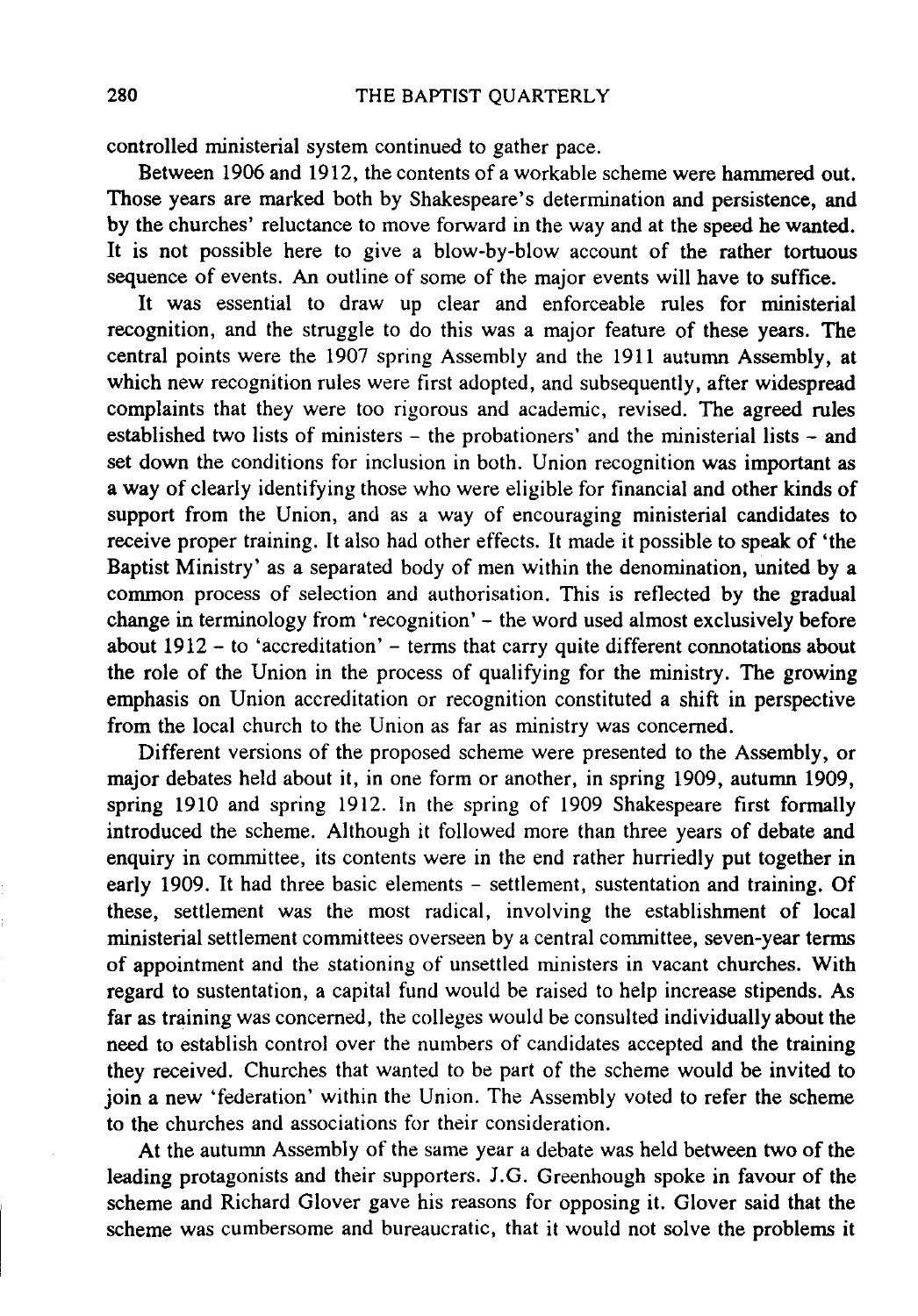was designed to address, and that it traversed the Scriptural principle that each local church was autonomous and complete. Greenhough described Glover as 'the champion of ultra-Independency'.9 Greenhough and Shakespeare must have been disappointed that only 140 churches had responded since the spring Assembly  $-106$ of them in favour.

Six months later, at the 1910 spring Assembly, a revised scheme was presented to the delegates, that took account of some of the reservations received from the churches and associations. Shakespeare's aim was for the Union to be ultimately responsible for the support and settlement of every accredited minister in the proposed federation. In what the *Baptist Times* described as 'one of the most remarkable, as well as the most important, sessions we have ever held', $^{10}$  the Assembly agreed to commend the scheme to the churches. Only nine voted against - including Richard Glover. 800 churches had still not replied to Shakespeare. It was hoped to get substantial consensus by the spring of 1911, so that the scheme could be adopted, and an appeal for the Sustentation Fund launched. However, responses were slow in being returned to Baptist Church House, and it was agreed to delay the decision until 1912.

The scheme was modified again at the end of 1911 to try and win over the doubters. One of the most significant changes was the abandonment of the proposed elaborate committee structure for the new federation. Instead, the local administration of the scheme would be in the hands of the associations themselves, and the Council of the Union would assume overall responsibility for its direction. This avoided the duplication of committees that had been one of Richard Glover's criticisms. It also ensured that the scheme would be an integral part of the life of the Union.

In spring 1912, Shakespeare once more presented the scheme to the Assembly. This time for adoption. He believed that the modifications made during the course of the previous three years had resulted in a weaker scheme. One of the three main elements - that concerned with the selection and training of candidates by the colleges - had been dropped, because the colleges, Spurgeon's in particular, had refused to abandon their independence and allow their selection and training policy to be determined in any way by the Union. Nevertheless, he urged the Assembly to agree to the scheme's acceptance in a passionate appeal. 'We are dealing with a tragic situation, a gigantic problem, and, I fear, a serious scandal', he said. 'I plead for this scheme ... on the ground of humanity ... I plead for it on the ground of efficiency ... '. How can the pastor love his people, he asked, when 'all the week he moves about in a dream of helpless wrath that ever he was caught up in the whirling wheels of this denominational system?' He charged his audience by their 'debt to the ministry of the Word and by the memory of faithful pastors' to set their hands as an undivided host to the work of implementing the scheme.<sup>11</sup> John Clifford seconded his proposal. Herbert Marnham, the Union treasurer, spoke in favour, and in the end the vote was unanimous. It was followed by a decision to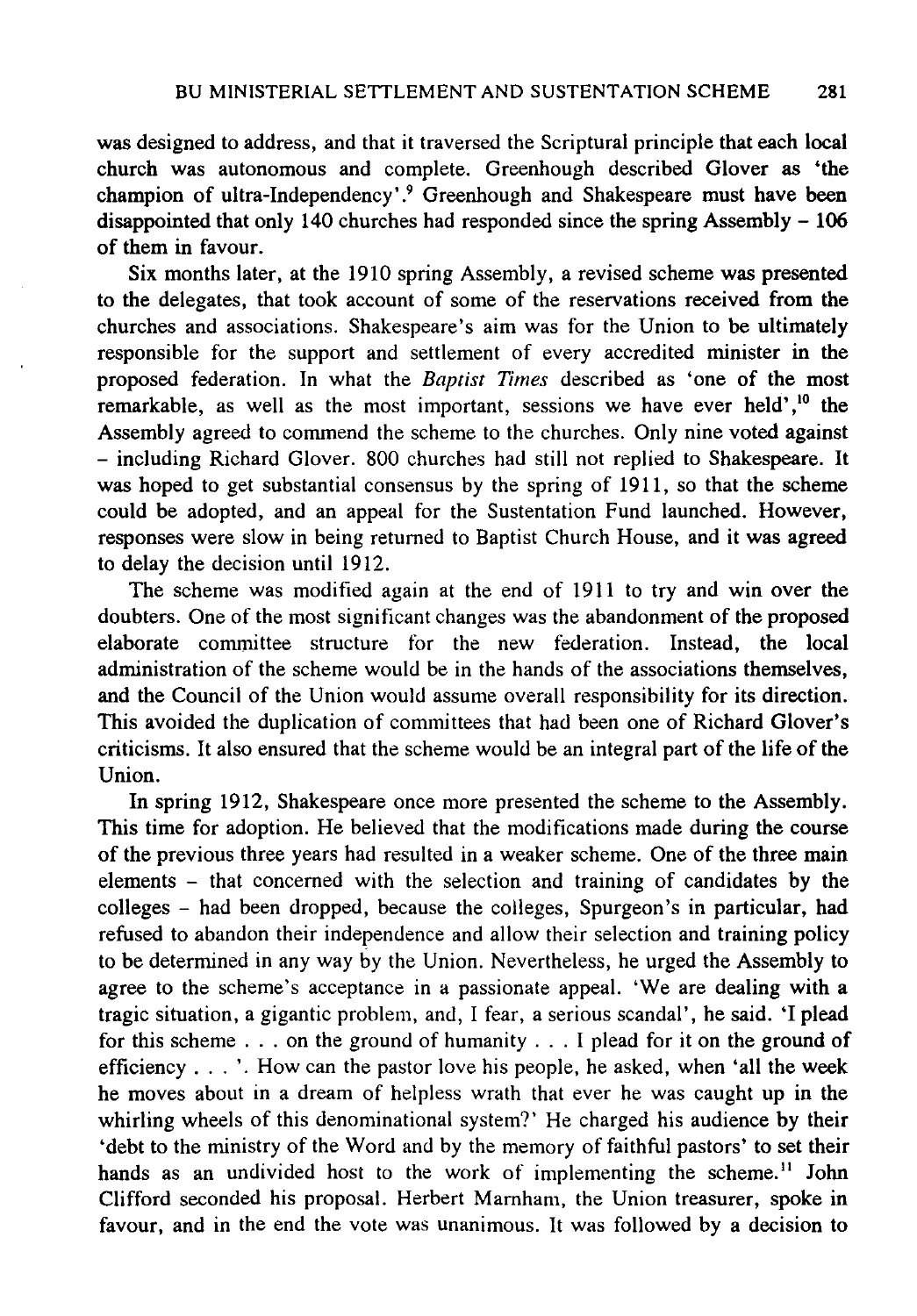launch an appeal for a capital fund of £250,000, to be called the Sustentation Fund.

An important part of the background to the adoption of the scheme by the Assembly was the disturbing revelation in 1907 that for the first time in living memory, the national membership figures showed a drop on the previous year. It injected a sense of urgency into the debates, and added impetus to the movement for reform. Shakespeare's response to this sharp statistical reminder of the challenges faced by the denomination was a powerful address at the 1908 spring Assembly entitled 'The Arrested Progress of the Church'. He was convinced that ministerial standards were a vital element in any strategy aimed at reversing this arrested progress. Speaking of the ministry, he said, 'I am deeply conscious that the root and secret of the whole matter is here. With so few exceptions as to be insignificant, the Church is what the minister makes it ... when he is right, everything is right. . . . To its infinite disadvantage, the Baptist Church has lost its sense of the greatness and sacredness of the ministerial calling .... The call of the risen Lord to this office . . . through the Church . . . is its most solemn function'.<sup>12</sup> One of the chief causes of the decline was what he called 'our defective denominational system', which was a 'standing menace' to the relationship between pastor and people, and resulted in the ministry being degraded. Not everyone agreed with Shakespeare's diagnosis, but concern about the state of the denomination was widespread, and his leadership was decisive and his vision clear. No other way forward seemed to be on offer.

The second major phase in the long struggle to gain support for the scheme, the raising of the necessary finance to launch it, was undertaken between 1912 and 1914. Shakespeare himself, exhausted by the effort to get the scheme accepte4, was not well enough to play an active part in the fund raising, and the burden fell on others, F. B. Meyer in particular. By means of the *Baptist Times,* in which progress was reported each week by diagrams showing the gradual erection of 'Nehemiah's Wall', and the new denominational machinery centred on Baptist Church House, the promises and gifts came in steadily, so that by the 1914 spring assembly Shakespeare could report that the target of £250,000 had been exceeded. It was, according to Rushbrooke, 'another monument to his inspired leadership and practical statesmanship'. Rushbrooke also pointed out, more significantly, that the Fund marked the 'recognition of the minister, not as the servant of a local community, but as the representative of a far wider fellowship'.<sup>13</sup> In similar fashion, the incoming Union President, Charles Joseph, remarked that, while the Fund had been inaugurated 'to help Baptist churches', it had, in fact, 'revealed the Baptist Church'!<sup>14</sup>

## THE IMPLEMENTATION OF THE SCHEME

During the first half of 1914, the practical financial arrangements for the operation of the Sustentation Fund began to be considered. If the objective of a guaranteed minimum stipend for all recognized ministers was to be achieved, a substantial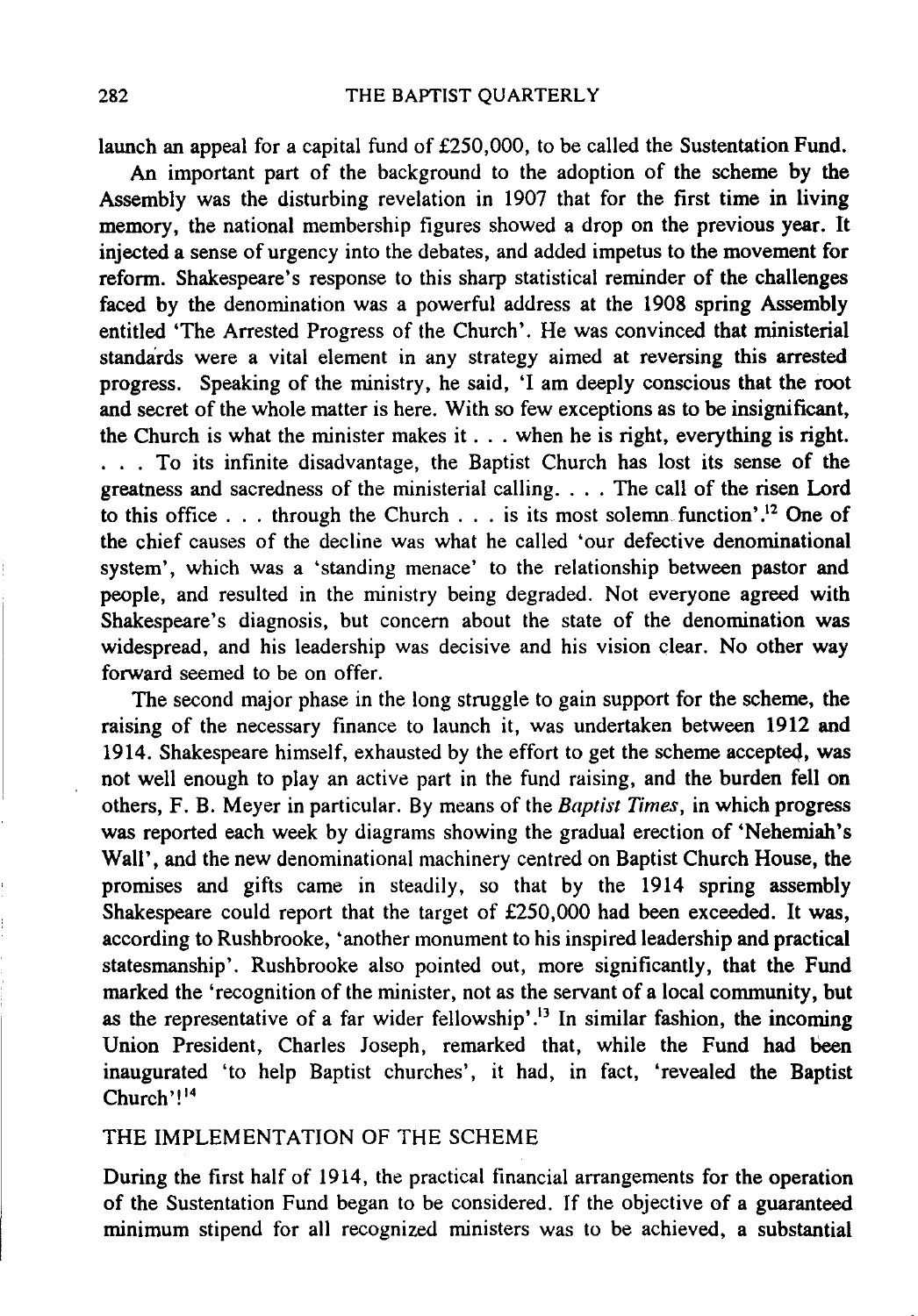annual sum would have to be raised in addition to the interest on the capital fund. Shakespeare laid stress on the fact that there should be complete co-operation between the Union and the associations in this.<sup>15</sup> The outbreak of war changed everything, of course. Baptists were caught up in the deluge as much as everyone else in the country, and it affected the development of their national denominational life as well as everything else. By November, the Union Council was able to find room on its agenda for a consideration of the scheme, and whether it could be implemented as planned, given the disruption caused by the war. The main initial anxiety was over whether the money that had been pledged to the Sustentation Fund would actually be given. War conditions were already having an impact on people's economic circumstances, and only £165,000 of the £250,000 promised had actually arrived at Baptist Church House.<sup>16</sup> It was decided, however, to start the operation of the scheme at the beginning of 1916, and steps were put in place for the appointment of an executive committee to run it.

The day after this November Council meeting, a conference was held with association secretaries and treasurers to sort out the relationship between association funds and the Sustentation Fund, and to clarify the precise responsibilities of the associations with regard to the latter. There was considerable overlap between churches that would qualify for Union help, and those already receiving help from the associations. It was also likely that many of the churches supported by the associations would either not meet the qualifications for central funding, or not wish to join the federation. It was agreed that there should be only one annual appeal for the maintenance of ministers in aided churches, whether or not the Sustentation Fund was involved. The associations would negotiate with the Union the amount they needed to meet commitments not covered by the scheme, and for their own expenses. The annual appeal would take the form of a simultaneous national collection administered jointly by the Union and the associations. As far as the actual payment of stipends from the Fund was concerned, Shakespeare outlined the method that would be used:

In the case of aided churches, the proportion of stipend provided by the church under the scheme shall be sent by it to the association treasurer, to be forwarded by him to the Baptist Union, which shall pay the full stipend to the minister as it becomes due.

This November conference at Baptist Church House was little short of revolutionary, and only the circumstances of the war can explain the lack of controversy or even debate about the decisions made at it. They may have been presented as necessary administrative arrangements, but were actually far more radical than anything proposed so far. Firstly, the associations agreed to forego the right to appeal for money from their member churches for any purpose, other than through the simultaneous collection. Secondly, it was agreed that ultimate responsibility for paying the stipends of ministers aided by the fund should lie with the Union, rather than churches themselves. As if this was not enough, the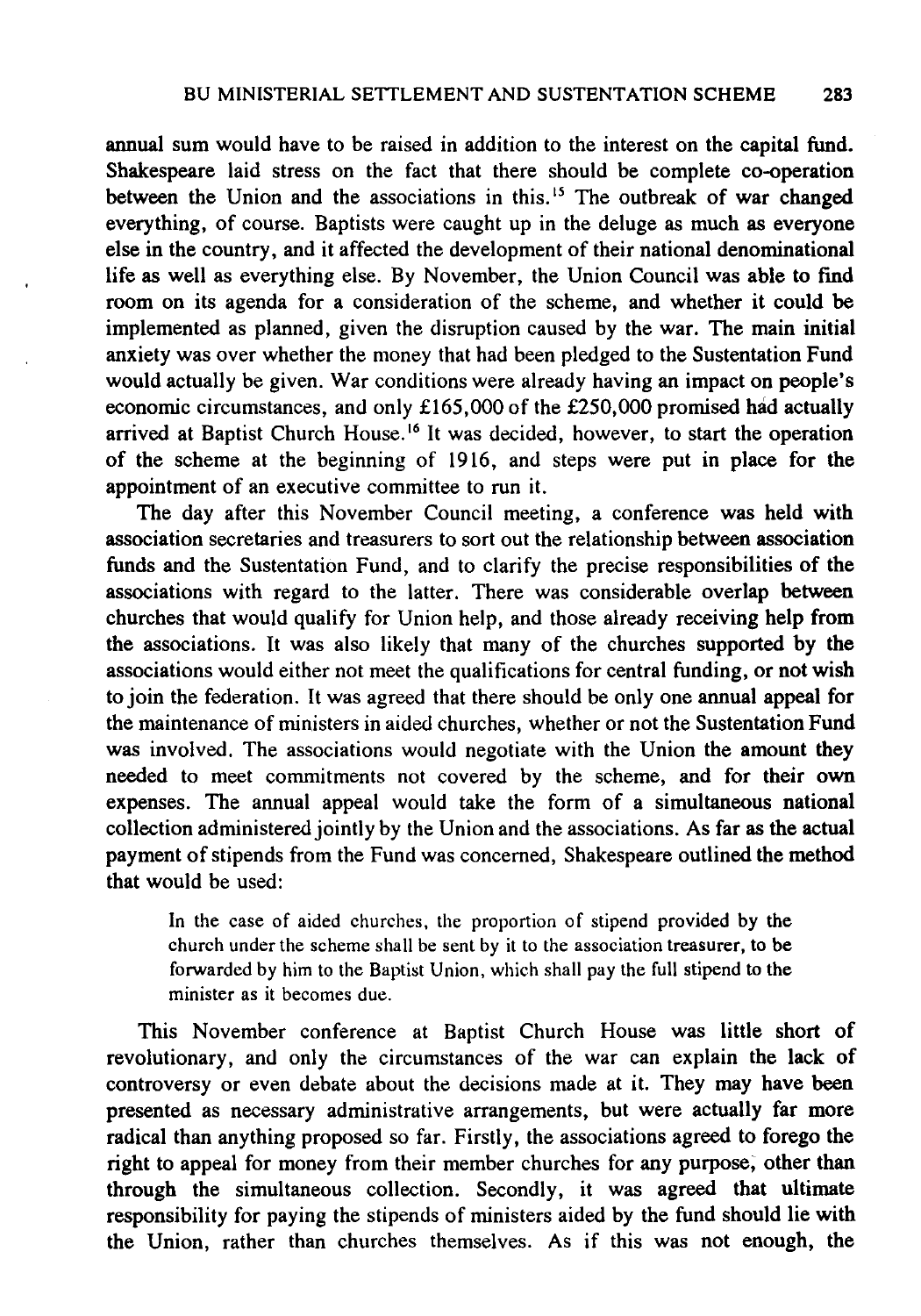association officers were told that a second conference would take place two months later, at which arrangements for grouping churches, and the division of the country into districts under the curiously entitled 'General Superintendents' would be discussed.<sup>17</sup>

An hour and a half before this second conference took place, in January 1915, a sub-committee of six met to prepare the ground. 'After considerable discussion', it was agreed to recommend that England be divided into ten districts, with a superintendent over each.<sup>18</sup> At the following conference, the association officers agreed that the target for the simultaneous collection would be £15,000 a year. This was the figure that Shakespeare had calculated would be required to meet all existing association commitments, plus the additional sustentation grants from the Union, when added to the interest received on the capital fund. It amounted to a 50% increase on the total amounts already raised by the associations each year. Shakespeare then introduced the creation of ten areas and the appointment of the ten superintendents. They were to be paid by, and accountable to, the Union. Where there were already existing full time association secretaries, the intention was that they would become superintendents for their areas. Where this was not the case, the Union and the associations in the areas concerned would make a joint appointment.<sup>19</sup>

After further committee discussions over the precise duties of the Superintendents, and other matters concerning the administration of the scheme, including the creation of area committees, the Council agreed to support a resolution at the 1915 spring Assembly. Although the primary responsibility of the Superintendents was for the administration of the scheme within their respective areas, the hope that they should not be 'unduly absorbed in business and financial cares' but should exercise a 'spiritual ministry in the churches', was specifically stated in the resolution. Shakespeare told the delegates that their appointment was 'a most important and vital element' of the scheme. He told them of the custom of the old General Baptists to have 'an officer to supervise the churches', and assured them it was not an attempt to impose episcopacy. G.P. Gould, however, in seconding the resolution, made it clear that the Assembly was being asked to approve 'a new order of ministry'. The resolution was passed and the new scheme adopted.<sup>20</sup>

After the 1915 Assembly. applications from churches to join the federation flooded in. By the middle of July, over 1,000 had done so (over two thirds of those eligible). The previous lack of enthusiasm disappeared, and it was soon apparent that the number of churches not wanting to join would be very small. The Union, in effect, became a federation. The promised money for the Sustentation Fund gradually came in, and Shakespeare was able to announce at the 1917 Assembly that the £250,000 had been received. By then 1,300 of the 1,600 churches in the Union had joined the federation.

By November 1915 ten Superintendents had been appointed, ready to assume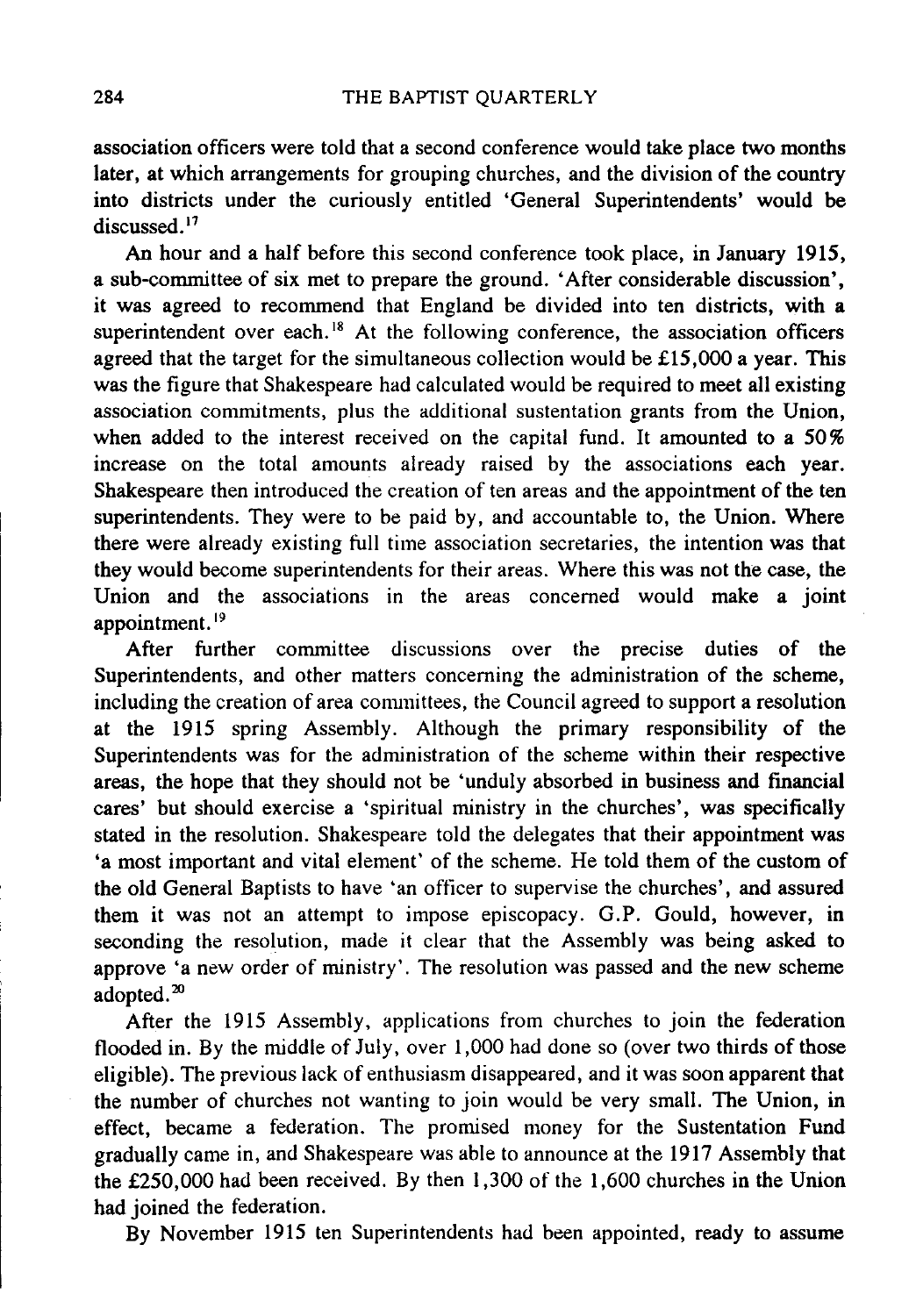their responsibilities at the beginning of 1916. Five had been full-time association secretaries before their appointment, and, with the provision of extra clerical help, continued with these duties afterwards. J.W. Ewing combined the duties of Metropolitan Superintendent with those of Secretary of the London Baptist Association. This meant that, officially, the secretaries of five associations (East Midlands, Lancashire and Cheshire, London, West Midlands, and Yorkshire) were now employees of the Union.

The immediate success of the scheme was remarkable. As far as settlement was concerned, the Superintendents met regularly with Shakespeare, and within a year were making dozens of recommendations each month. The number of grants made from the Sustentation Fund increased rapidly, so that by February 1917 the total was 462.21 The financial and administrative pressure on the Fund increased markedly after the war, and modifications became inevitable, but during its first two or three years of operation, the scheme became such an integral part of the life of the denomination that any return to the pre-war situation became unthinkable. In some respects, the impact of the scheme, including the work of the Superintendents, the payment of hundreds of grants, and the co-ordination of ministers' deployment, became the central feature of national Baptist life.

At the end of 1916, an interview with Shakespeare was printed in the *Christian World* under the heading, 'Creating a Denomination: The Revolution at the Baptist Church House'. The interviewer described the way in which the Baptist Union had become 'a powerful central authority' within the denomination over the previous fifteen years. 'This revolution is the achievement of Rev. J.H. Shakespeare', and its impact is 'not yet fully apprehended' by the churches, he wrote. The interviewer insisted (without being contradicted) on calling the Superintendents bishops.22 It is impossible to quarrel with the use of the word 'revolution' to describe such a turnaround in Baptist church polity.

## THE SIGNIFICANCE OF THE SCHEME FOR BAPTIST CHURCH POLITY

The Ministerial Settlement and Sustentation Scheme can only properly be understood in the light of other major denominational developments that took place around the time of its implementation. In particular, the growth in importance of the Union in Baptist life, which had accelerated enormously in the early years of the century, provides an essential part of the background. Shakespeare promoted with vigour and persistence the idea of a national Baptist Church, alongside the more traditional emphasis on the local Baptist church, or congregation. The very name 'Baptist Church House' implies this.

The main focus for Baptist collective consciousness had historically been the associations. Other institutions, such as colleges and the missionary society, as well as the Union, had also become important in the nineteenth century. The Sustentation Scheme resulted in a substantial reduction of the associations' independence and authority. Their financial independence was sharply reduced by their agreement with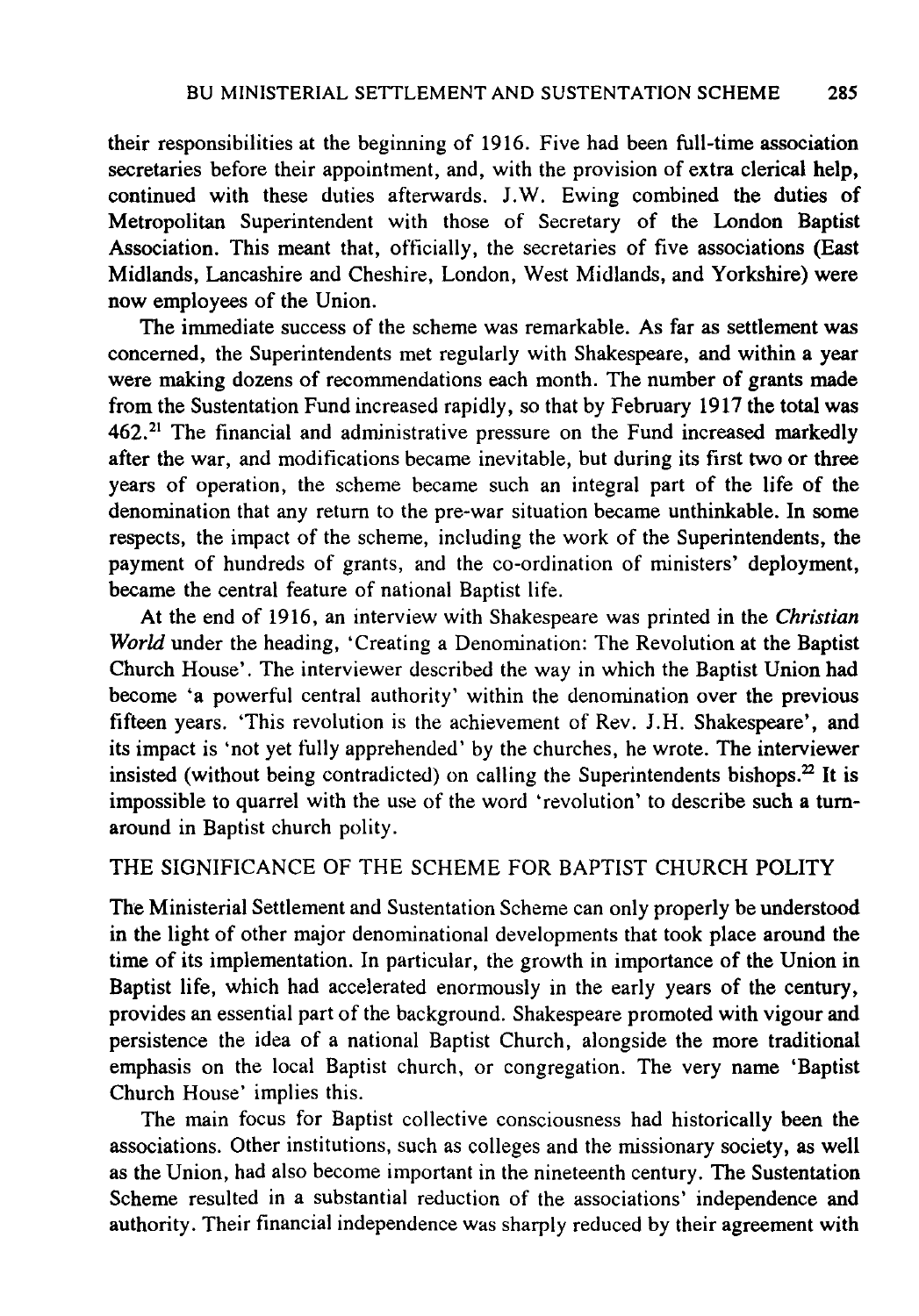Shakespeare to allow their money-raising and grant-making activities to be incorporated into his national strategy. They became, in effect, agents for the Union in raising funds for ministerial support. Just as important was the transformation of the full-time association secretaries into Superintendents employed by the Union. Much of the denominational leadership that the associations still possessed in 1914 was thus voluntarily surrendered to the Union.

This was important for the local churches because it meant they were more isolated, and less able to offer any challenge to the power of the central body. As Paul Harrison has shown in his study of the American Baptist Convention in the early twentieth century, a balance of power between the local church and the central ecclesiastical authority is only possible if local associations, through which churches can make their voices heard, have a significant degree of independence and authority. 'The Baptists may have been wise when they removed the bishops from their places', he wrote, 'but when they also eliminated the ecclesiastical authority of their own associations the bishops returned in business suits'.23

There were, of course, the other centres of power within the denomination, including especially the colleges and the missionary society. It is significant that resistance to Shakespeare's reforms came primarily from these institutions, and from people associated with them. Spurgeon's College was a particular thorn in his side, and after the war, his main opponent, especially over church unity, was T.R. Glover, much more a BMS than a Union man.

Shakespeare's commitment to church unity was another part of the background to the scheme, and provides part of the context necessary for a full understanding of it. His vision took shape during the war, and was published in The *Churches at the Cross Roads* in 1918. If Baptists were to be part of the national English Church of which he dreamt, not only would they have to modify severely their congregational polity, but they, along with all the other Free Churches, would also have to adopt episcopacy. The Ministerial Settlement and Sustentation Scheme went a long way towards achieving both of these objectives.

There is no doubt that the ecumenical incentive played an important part in Shakespeare's creation of areas and Superintendents. The idea of dividing the country into administrative areas had not featured in the versions of the scheme debated before 1915, although it was not in itself entirely new. It was considered, though not implemented, in 1902, when Shakespeare's revision of the Union constitution was under way. In fact a similar arrangement was made in 1896,when, for a short while, the Union's Ministerial Recognition Committee functioned by means of a system of eleven auxiliary committees.

The idea of 'senior regional ministers', if I may be allowed to use that contemporary phrase, was, on the other hand, entirely novel. The claim by Shakespeare that the appointment of Superintendents was a return to an old Baptist custom, and was therefore consistent with Baptist principles and history, is one that must be challenged. It is a claim that has been repeated a number of times since. It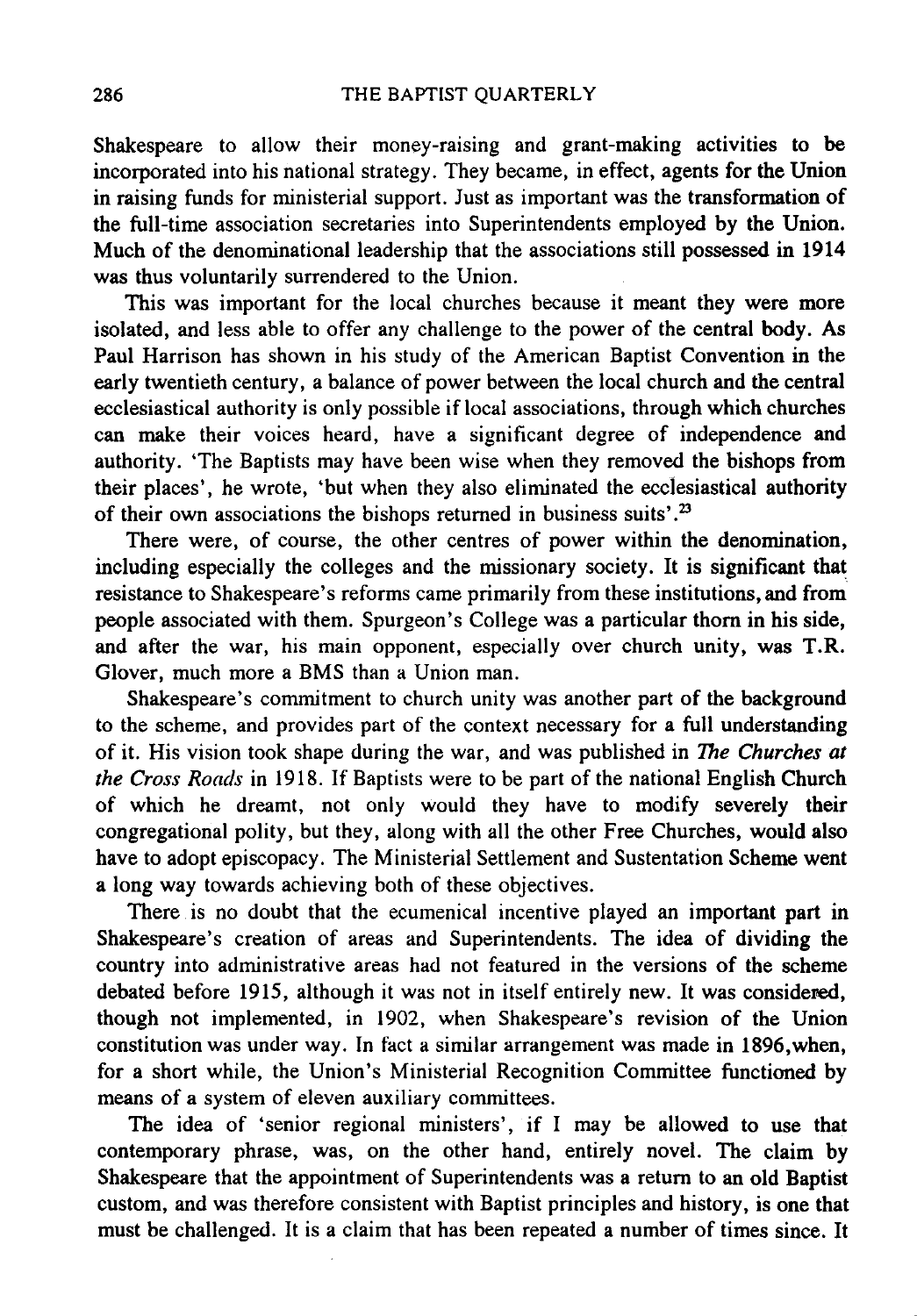is true, as Payne says, that the General Baptist Messengers (sometimes called bishops) of the late seventeenth and eighteenth century had, in some respects, a similar role to that of the Superintendents.<sup>24</sup> The primary function of the Messengers when they first appeared among General Baptists, however, was evangelistic, not administrative or supervisory. The Particular Baptists had no such office. Barrie White has convincingly shown that John Collier, who is sometimes cited in this respect, cannot be regarded as a forerunner to the Superintendents.<sup>25</sup> Another decisive factor is that the New Connexion rejected outright at the end of the eighteenth century the General Baptists' office of Messenger, along with their dubious doctrine and lack of enthusiasm for evangelism.

If Superintendents and the areas they served were not really part of the Baptist inheritance, where did they come from? They were more than simply administrative officials, that is clear. The title 'Superintendent' probably originated from the German Lutheran Church. Shakespeare acknowledged this connection in his address to the 1915 spring Assembly. Rushbrooke later claimed to have suggested it,<sup>26</sup> but there must be an element of doubt about this, because as early as March 1914 Shakespeare himself used the term in an address to the National Free Church Council.<sup>27</sup> Wherever the title came from, and however much he protested that it was not episcopacy by the back door, the idea of regional ministers to oversee churches and ministers was undoubtedly linked in Shakespeare's mind with the Anglican Episcopate. In his address at the March 1914 annual meetings of the National Free Church Council, at which he used the term 'Superintendent', he pleaded for the establishing of a United Free Church of England. He said he hoped to live to see 'England divided into Free Church dioceses with Free Church bishops'.<sup>28</sup> Inevitably, as time went on, parallels between Superintendents and bishops were drawn. The President of the Devon and Cornwall Association, commenting on the new appointments in the spring of 1916, said, 'it is to the credit of us Baptists of these latter days that we have produced an ideal Bench of Bishops'.<sup>29</sup> In his discussions with Randall Davidson at Lambeth Palace following the Lambeth Appeal in 1920, Shakespeare seems to have taken for granted the episcopal role of the Superintendents in any future united Church.

The ecclesiastical significance of this was never spelt out, and one of the remarkable things about the creation of Superintendents was the lack of debate or, indeed, any kind of public service of induction or recognition in which their role could be defined and acknowledged. As Mayor said of the similar step taken by the Congregationalists a few years later, 'Congregationalism was becoming episcopal, almost without noticing'.<sup>30</sup> This lack of theological and ecclesiastical definition has been described as 'quite unsatisfactory' by Geoffrey Reynolds.<sup>31</sup> One cannot help being drawn to the conclusion that Shakespeare was speaking with a 'forked tongue'. Officially the emphasis was on officials to help administer the scheme. In reality they were intended to be Baptist bishops. Quite what the phrase 'Baptist bishop' meant, what authority such a figure had in relation to the local church, and how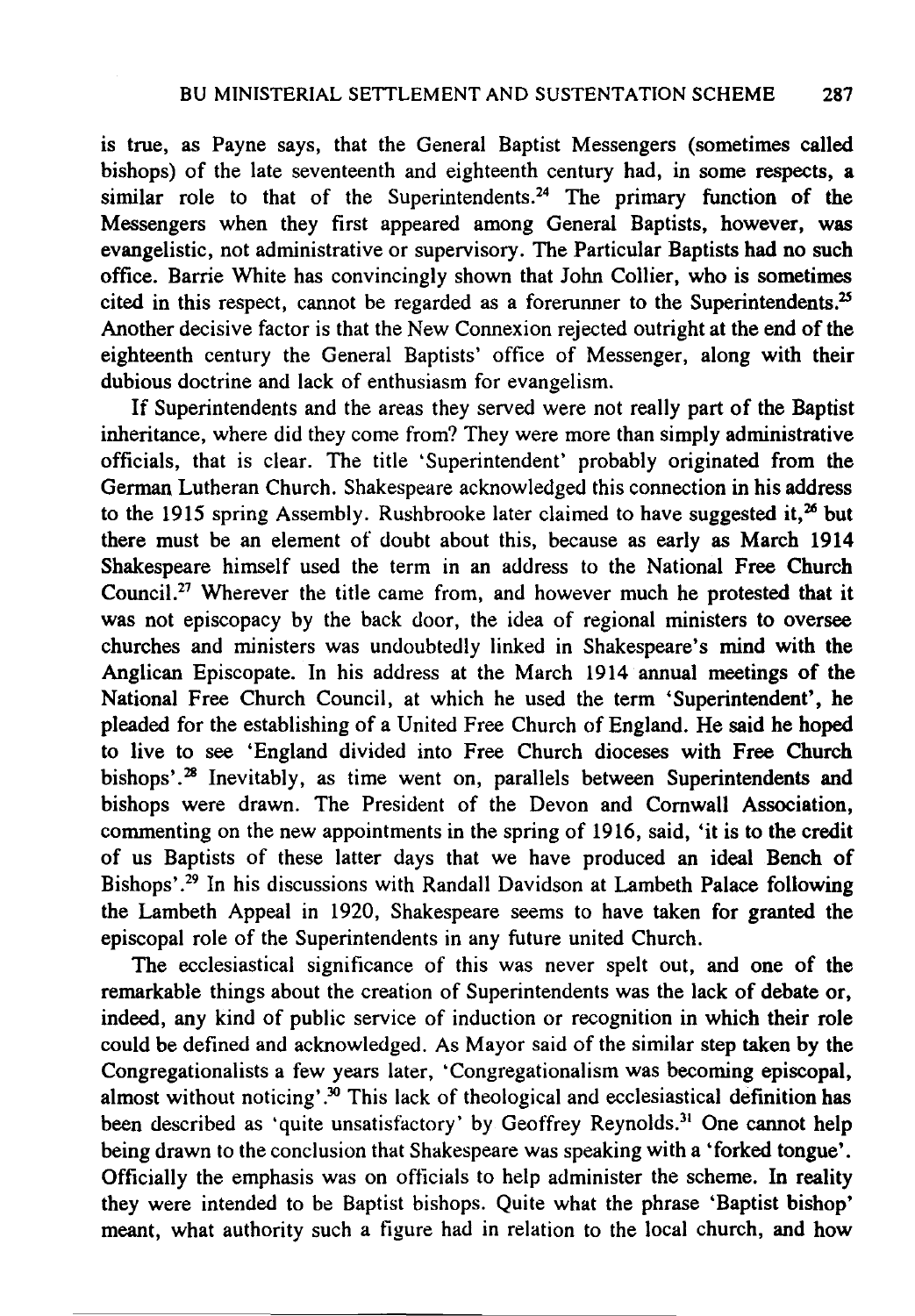similar or dissimilar he was to his Anglican counterpart, are questions that were never addressed.

Whatever the motivation of Shakespeare, or the confusion in the minds of Baptists about the true nature of what they were doing in creating Superintendents, they rapidly became a vital part of denominational machinery. Their spiritual and pastoral leadership was soon widely acknowledged. As well as their key role in questions of ministerial settlement, Shakespeare included them in debates about the state of the churches and the ministry in general. It soon became difficult to conceive of the denomination without them. The Superintendents were another powerful sign, along with the central payment of aided stipends and strict rules for accreditation, that the ministry belonged not only, or even mainly, to the local church, but was the possession of the Union.

This obviously has important implications for the local church for its relationship with its minister. Whatever debates one might have about the limits of congregational independence in Baptist polity, the close relationship between pastor and people was for almost three centuries central to it. The 1916 scheme distanced the pastor from his congregation in an unprecedented way. This may not have been so marked with the large, and financially independent, churches, with their high profile, gifted ministers, but as far as the bulk of churches were concerned, it was a major change.

The story of the denomination throughout this century, including contemporary debates about the transformation of superintendency, and relating and resourcing, cannot be understood unless the importance of the 1916 scheme is appreciated. This is not the time to review that process. We await with interest the forthcoming fourth volume of our society's history of the denomination to do that. But one question remains to be asked. How was it that, under Shakespeare, such a sudden and radical transformation could take place? How could it be that the creation of a new order of ministry, the degrading of the associations, and the shift in responsibility for the ministry from the local to the national level, could occur?

The exceptional war-time situation may account for Shakespeare's freedom of action. His personal status, organizing genius and leadership qualities no doubt played their part, as did the Union's increased financial strength which he helped build up. A changing national culture towards greater centralization in many areas of life was also important. Just as significant, however, was the apparent lack of concern amongst most Baptists about the loss of their ecclesiastical inheritance. We admire Shakespeare, and should pay tribute to him for his remarkable achievements, which brought practical benefits to hundreds of struggling ministers. But we should also consider what has been lost along the way, and take note of the fact that the arrested progress which so distressed Shakespeare and all his fellow Baptists, and which the scheme was intended to reverse, has continued to this day.